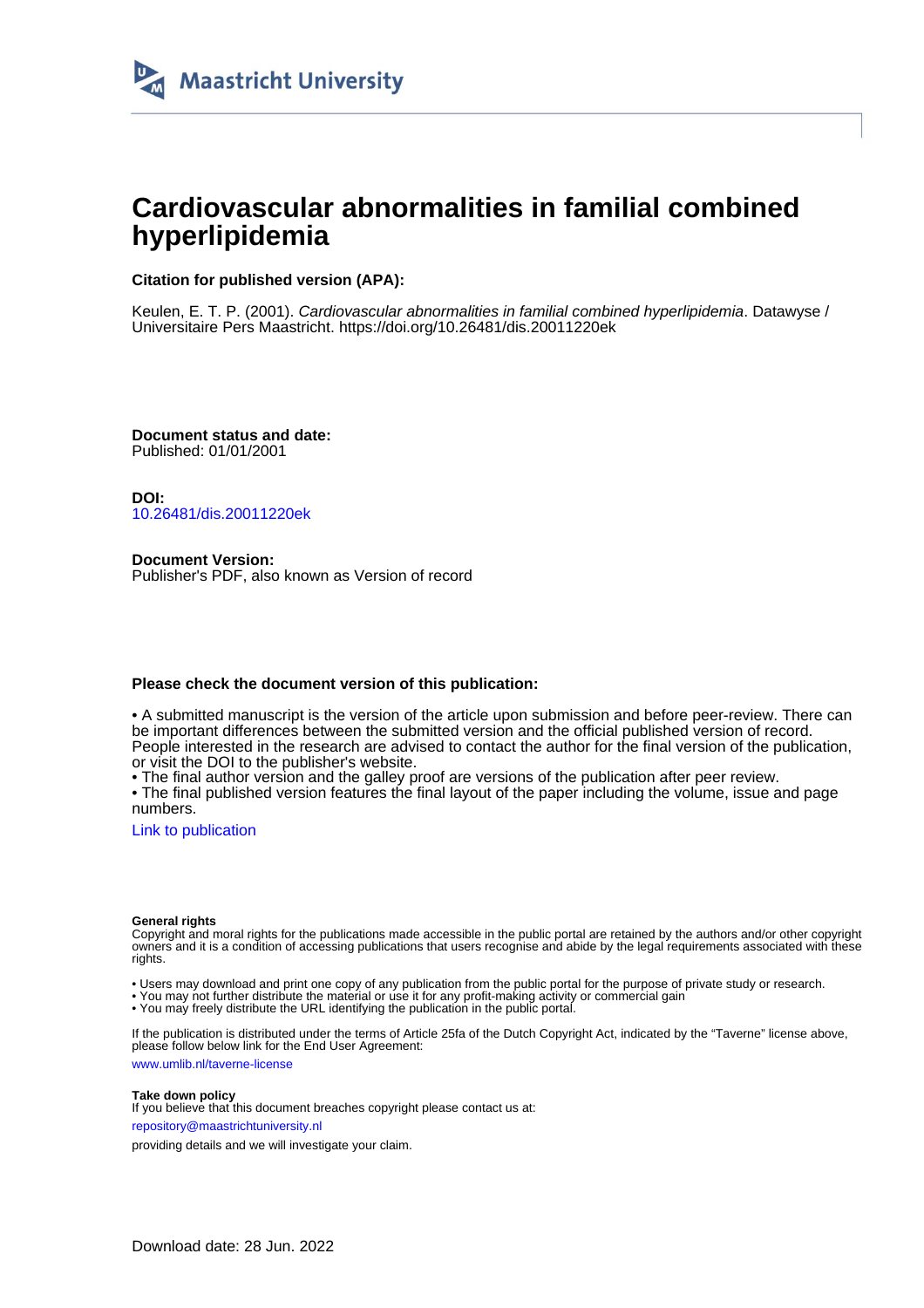# Summary

**Chapter 1** describes the background and aims of the research described in this thesis. Cardiovascular disease (CVD) is a main cause of death in our Western society. Several epidemiological studies have identified many risk factors that are convincingly linked to the development of CVD. Multiple combinations of these cardiovascular risk factors will lead to an exponentially increased risk of early convincingly linked to the development of CVD. Multiple combinations of these<br>cardiovascular risk factors will lead to an exponentially increased risk of early<br>CVD<sup>1-3</sup>. In Familial Combined Hyperlipidemia (FCHL), an incre premature (i.e. before age 60 years) CVD is present. Although FCHL is now known for more than  $25$  years, most of the research has focussed upon the pathophysiology of lipid abnormalities and insulin resistance observed in FCHL. However, little is known about early manifestations of vascular abnormalities in FCHL, and about the natural history of such vascular abnormalities. Furthermore, there is the consideration that the observed lipid abnormalities and insulin resistant state can not solely explain the known high risk of developing CVD in FCHI<sub>1</sub>

Chapter 2 addresses the collection of Dutch FCHL families and the criteria used to diagnose and ascertain a family with FCHL. Furthermore, several historic, environmental, anthropometric and clinical data obtained in 35 Maastricht FCHL families are described. In these Dutch FCHL families, 39% (143 out of 362 relatives) were diagnosed with hyperlipidemia. Moreover, the prevalence of hyperlipidemia among FCHL relatives steeply increased from 15% (13 out of 86  $subjects)$  under age 30 years, to 71.4% (25 out of 35 subjects) in the agecategory 60 to 69 years (p<0.01 for trend). A striking observation was that in FCHL subjects, hyperlipidemia occurred almost 20 years earlier than in the spouse population. In addition, a significant clustering of the main cardiovascular risk factors (hyperlipidemia, hypertension, obesity and current smoking) in FCHL family members was observed compared to spouses ( $p < 0.05$ ) for trend). The above-mentioned abnormalities together clearly indicate an unfavourable atherogenic risk profile in FCHL. This is underlined by the high prevalence of CVD found in hyperlipidemic relatives compared to spouses.

Chapter 3 reviews our current pathophyslalogical and genetic understanding of FCHL. Although FCHL was delineated about 25 years ago, the complex FCHL phenotype is not fully understood at present. Several studies have shown abnormalities in lipoprotein metabolism, including hepatic hypersecretion of apolipoprotein B (apo B) containing lipoproteins<sup>4,5</sup> and delayed clearance of atherogenic lipoprotein remnants<sup>6</sup>. Except for the above-mentioned  $remnants<sup>6</sup>.$  Except abnormalities in lipid metabolism, insulin resistance of adipose and muscular tissue has been documented in FCHL<sup>7,8</sup>. Furthermore, FCHL affected subjects often report some increase in body weight, body mass index, waist to hip ratio and waist-circumference, all together representing an increased adlipose tissue mass, and, perhaps, reduced muscle mass. Increased free fatty acid (FFA) flux from visceral fat to the liver can contribute to the hypersecretion of trialyceride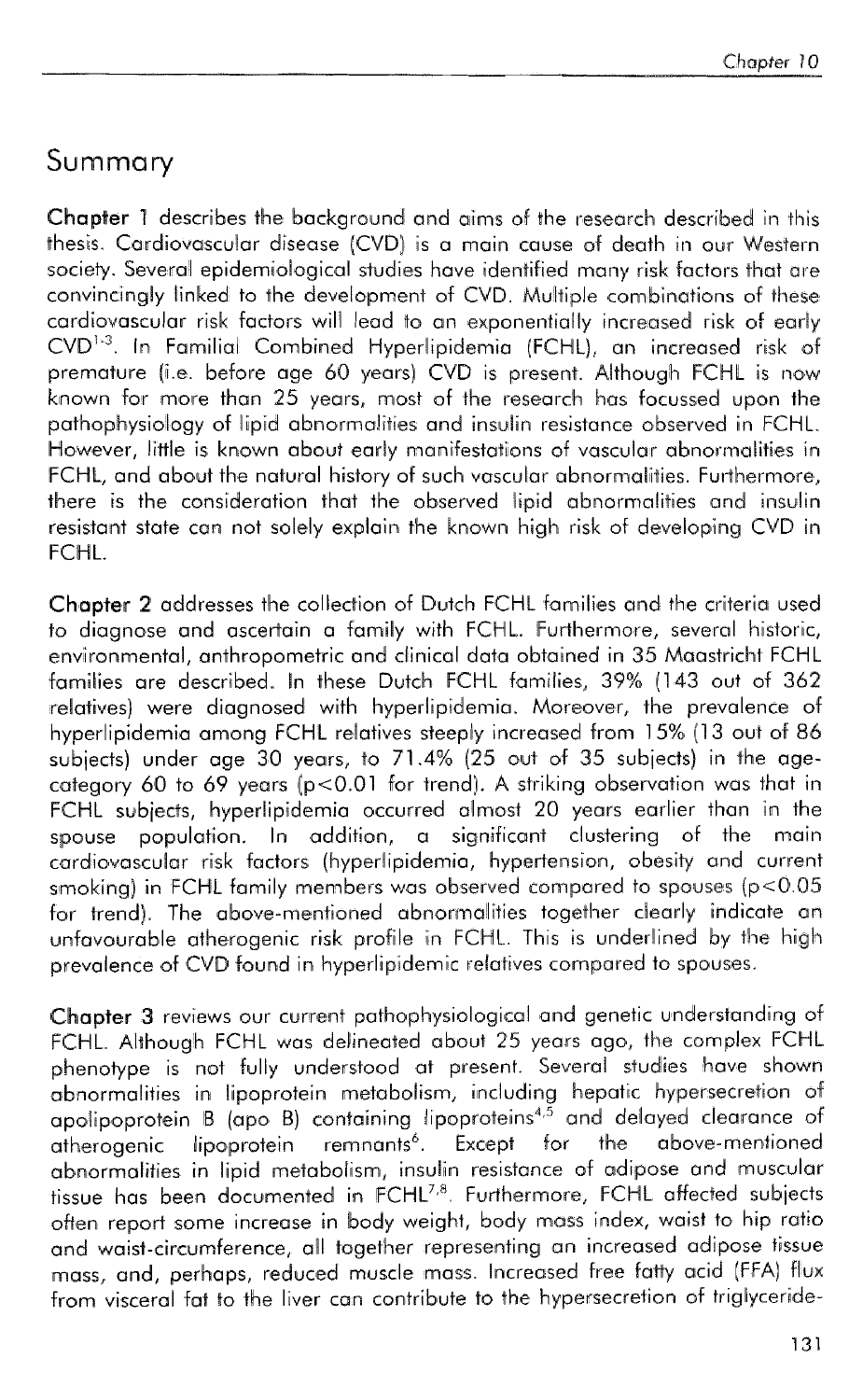rich very low-density lipoproteins from the liver, a hallmark of FCHL. The observed abnormalities in liver, adipose tissue and muscle in FCHL provide ws with interesting target tissues for differential gene expression studies, as will be reviewed in the near future<sup>9</sup>. It is generally believed that the complex FCHL phenotypes result from a defect in one or more major genes in combination with multiple modifier genes and gene-environment interaction. Several modifier genes are subsequently described at the end of **chapter** 3.

Chapter **4** reports on the sirnultaneous occurrence of hypertension and hyperlipidemia in FCHL. One-third of 27 FCHL-families was diagnosed with Familial Dyslipidemic Hypertension. Significantly more rellatives (27.2%] were diaanosed with dyslipidemic hypertension, compared to spouses (14.2%). Furthermore, in FCHL women (affected as well as non-affected relatives, without antihypertensive medication) systolic and diastolic blood pressures were higher compared to spouses. Multiple linear regression analysis showed that age, FCHL-affected status and waist-circumference significantly contributed to systolic blood pressure in females. The present study indicates that visceral adipose tissue strongly contributes to the high prevalence of dyslipidemic hypertension in FCHL families. Reduction of visceral fat versus treatment of hyperlipidemia and hypertension should be tested as potential therapeutic interventions in FCHLaffected individuals.

**Chapter 5** describes the heart rate corrected QT-interval (QTc) as measured in all leads of a 12-lead electrocardiogram in 76 FCHL-affected subjeds and 92 healthy controls. QTc interval was significantly prolonged in FCHL-affected women, but not in men, compared to healthy controls (difference of 7.8 msec, age-corrected p<O.01). The observed significantly positive correlations in women between QTc and logTG, log insulin and HOMA, and the negative correlation with HDL-cholesterol were in line with the previously suggested relationship between QTc and the insulin resistance syndrome (IRS)<sup>10</sup>. Multivariate regression analyses revealed that plasma insulin, systolic blood pressure, HDL-cholesterol, body mass index and FFA were tndependent predictors of QTc. In conclusion, in FCHL, prolonged QTc was specifically found in hyperlipidemic FCHL women and associated with components of IRS. QTc prolongation may either relate to the genetic susceptibility to FCHL in women, or represent an adaptation mechanism to insulin resistance. QTc prolongation may also add to the risk of developing cardiovascular events in FCHL.

Chapter 6 reports on several endothelium-derived proteins of the coagulation and fibrinolytic systems in FCHL. In 70 hyperlipidemic FCHL subjects and 57 healthy controls, fasting plasma concentrations of von Willebrand factor (vWf: pro-coagulant), Tissue Factor Pathway Inhibitor (TFPI) and thrombomodulin (both anti-coagulant), tissue type plasminogen activator (t-PA; pro-fibrinolytic) and plosniinogen activator inhibitor 1 (PAI-1; anti-fibrinolytic) were determined. FCHL affected subjects showed significantly higher PAI-1 and t-PA levels than healthy controls (PAI-1: 18 (3-38) vs. 10 (1-29) U/mL; p<0.001, and t-PA:  $10.8 \pm 3.8$ vs. 7.5  $\pm$  3.9 ng/mL; p<0.001). In addition, vWf was significantly higher in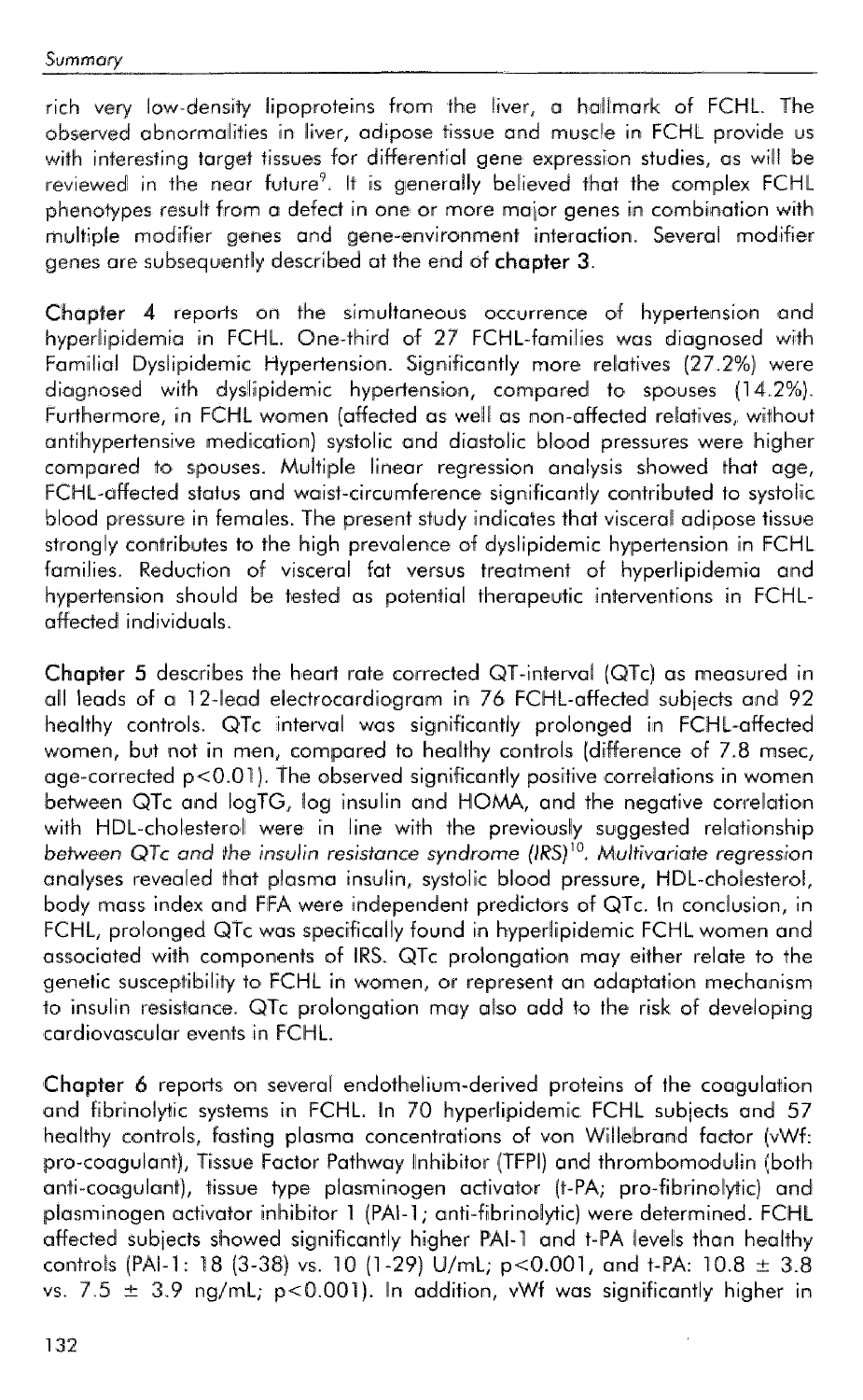FCHL subjects compared to healthy controls (110.0  $\pm$  35.4 % vs. 94.3  $\pm$  36.8 %, p>0.015). Surrogate markers **0%** insullin resistance explained *50%* of the variation in plasma PAI-1 levels. The observed findings indicate a pro-coagulant, anti-fibrinolytic state of the endothelium, that is dependent on insulin resistance. and potentially contributes to the risk of premature cardiovascular disease found in FCHL. The increased plasma concentrations of the studied endotheliumderived proteins also indicate a dysfunctional endothelium. Further studies to the contribution of PAI-1 and vWf to the risk of cardiovascular disease in FCHL, and the potential treatmemi of these elevated levels, are warranted.

Chapter 7 describes abnormalities in capillary structure and function observed in FCHL-affected subjects and the possible role of remnant-like lipoprotein chalesterol (RLP-C) concentrations. In 23 (12 men) FCHL-affected subjects and 27 (14 men] healthy controls, capillary densify was measwred just above the finger nailfold, before and after 4 minutes of arterial occlusion. During the same test, skin blood flow was also measured using laser Doppler fluxmetry. Basal (BC] en post-occlusive (POC) number of capillaries were significantly lower in FCHL men compared to healthy men,  $113.7 \pm 15.1$  vs.  $132.0 \pm 18.0$ ; p=0.02, and  $123.0 \pm 19.1$  vs.  $142.3 \pm 18.3$ ; p=0.03, respectively. Multivariate regression analyses revealed that log RLP-C was the only significant, independent contributor to POC. Laser Doppler post-occlusive reactive hyperaemia (LDPRH) was higher in FCHL women compared to healthy females:  $537$  (239-800) % vs. 327 (39-365) %; p<0.05. In men no differences in LDPRH were observed. In conclusion, in FCHL men a reduction in structural and functional skin capillaries was observed, and associated with increased atherogenic lipoprotein concentrations. Whether this reduction in capillary surface can be implicated in the pathophysiology of FCHL and its high risk of cardiovascular events, or is the result of adaptation to hyperlipidemia in FCHL, remains to be elucidated. The increase in LDPRH in FCHL women was an unexpected finding. Previous

studies have suggested a reduced LDPRH could be a hallmark of insulin resistance<sup>11,12</sup>, a metabolic state that is also frequently observed in FCHL. It should be noted however, that the increased hyperaemic response in FCHL women was associated with normal capillary density, but that in FCHL men, the normal hyperaemic response was associated with reduced capillary density. These data combined might suggest that arteriovenous shunt flow be increased in FCHL.

Chapter 8 reports on non-invasive ultrasound measurements of intima media thickness (IMT) in 58 FCHL-affected subjects and 55 age- and gender-matched healthy controls. IMT was measured at the left and right common carotid artery approximately 10-20 mm proximal to the carotid bulb. FCHL-affected subjects without a previous history of cardiovascular disease (n=46) had a significantly increased IMT compared to healthy controls, with a difference of 57  $\mu$ m (ageand gender-corrected p<0.01). A significant positive, age- and gendercorrected, Pearson correlation coefficient was observed between IMT and total cholesterol, non-HDL-cholesterol, LDL-cholesterol, logTG, apo B, fasting insulin, calculated insulin resistance (HOMA), BMI and waist-circumference, respectively.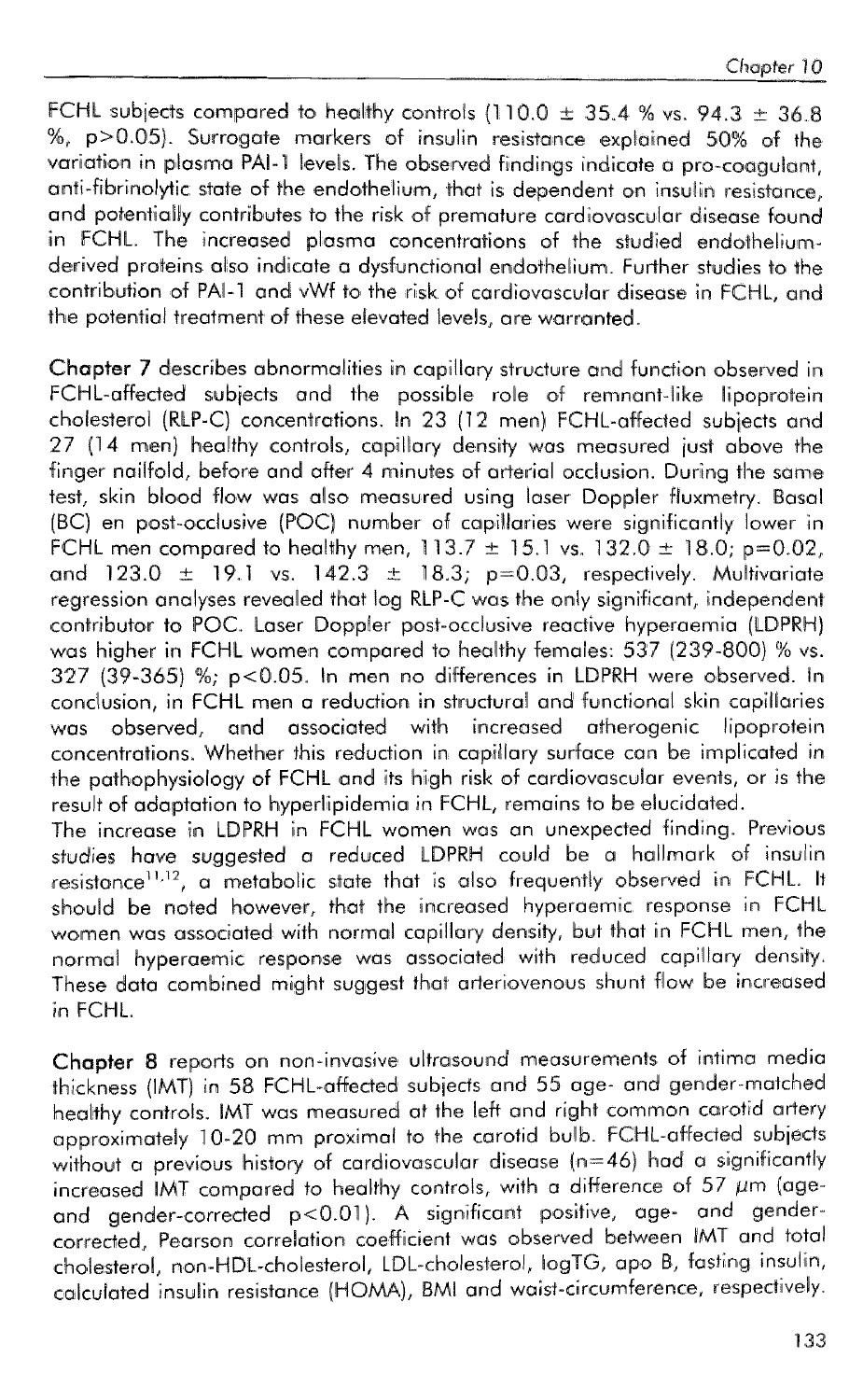Multivariate regression analyses revealed that age, gender, opo B, and BMI were independent positive predictors of IMT, explaining a large proportion, 50%, of the observed variation ( $p$ <0.001). In conclusion, IMT of the common carotid arterv is increased in FCHL-affected subjects (mean age of 48.5 years) and in the present study it corresponded to an acceleration of silent atherosclerosis by approximately 5-9 years. The present finding show the important contribution of atherogenic lipoprotein particles to the development of increased IMT in FCHL.

Finally, chapter 9 sets the results of this thesis in perspective and addresses some points of attention in further research.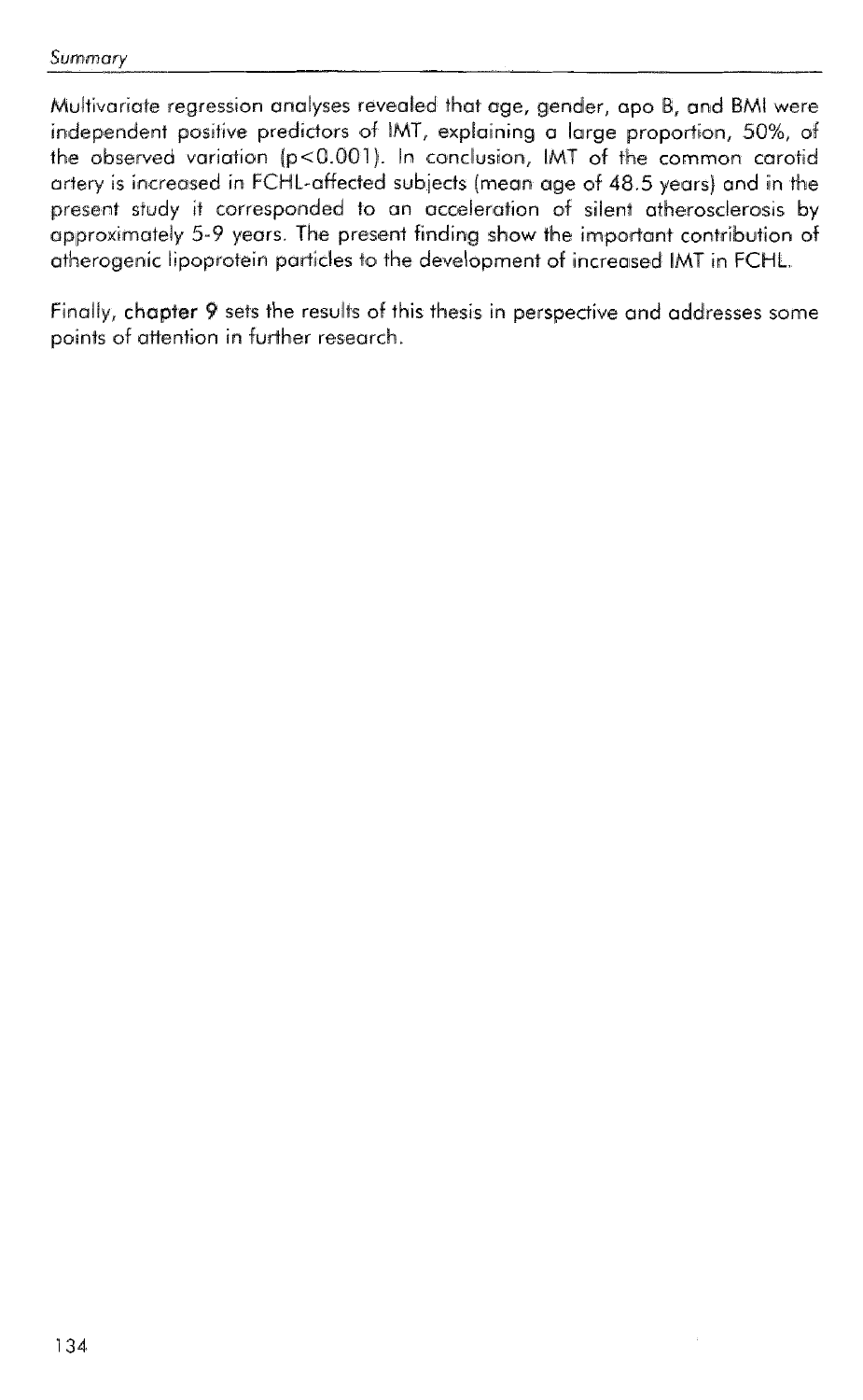# Samenvatting

Risicofactoren voor hart- en vaatziekten en vaatafwijkingen in patiënten met Familiaire Gecombineerde Hyperlipidemie.

Hart- en vaatziekten (MIVZ) zijn heden ten dage de belangrijkste doodsoorzaak in de Westerse samenleving. Gedurende de afgelopen decennia is er een scala aan<br>cardiovasculaire risicofactoren beschreven. Een combinatie van deze cardiovasculaire risicofactoren beschreven. Een combinatie van deze risicofactoren leidt tot een sterkere verhoging van het cardiovasculaire risico dan uit het risico van een enkele factor zou kunnen worden afgelezen. Bij een aantal ziektebeelden vindt er tevens een clustering van cardiovasculaire risico factoren binnen een familie plaats. Een belaste familie anamnese betreffende HVZ is eveneens een erkende risico factor.

Familiair Gecombineerde Hyperlipidemie (FGH) is een familiaire aandoening die gekenmerkt wordt door wisselend verhoogde cholesterol en triglyceride waarden in het bloed. Aangedane personen ult deze families hebben een sterk verhoogd risico op het ontwikkelen van cardiovasculaire aandoeningen, zoals een myocard infarct of een herseninfarct, voor hun 60° levensjaar. Binnen de FGH onderzoekswereld is gedurende de afgelopen 25 jaar met name veel aandacht uitgegaan naar de pathofysiologische oorzaken die leiden tot de beschreven afwijkingen in de lipidenstofwisseling en de rol van insulline resistentie daarin. In hoofdstuk 3 worden de huidige opvattingen en inzichten omtrent deze pathofysiologische oorzaken samengevat. Bij FGH is er sprake van een overproductie van apolipoprote'ine B (apo B) bevattende lipsprokeinen door de lever, met daarbij een vertraagde klaring van deze lipoproteïnen. Een toename in vrije vetzuur flux van hei viscerale vet naar de lever wordt als belangrijksfe oarsaak gezien voor de overproductie van lipoproteiinen door de lever bij personen met FGH. Daarnaast zijn personen met FGH vaak insuline resistent op zowel spier- als vetniveau. Een toename in vetmassa, me1 name abdominaal gelokaliseerd, wordt eveneens vaak waargenomen bij individuen met FGH.

Echter, de beschreven pathofysiologische afwijkingen in de lipidenstofwisseling en insuline resistentie binnen het FGH ziektebeeld zijn niet in staat het hoge cardiovasculaire risico volledig te verklaren. Daarnaast zijn er weinig gegevens bekend over vroege vaatafwijkingen bij personen met FGH en de eventuele rol die lipiden hierin kunnen spelen. In het onderzoek beschreven in dit proefschrift is aan beide vragen aandacht besteed

Op dit moment is er nog geen unieke marker beschikbaar om FGH binnen een indliwidu te kunnen aantonen. Daarom is een uitgebreid Familie onderzoek nog steeds noodzakelijk. Hoofdstuk 2 beschrijft de huidige strategie en de criteria die gebruikt zijn om de diagnose FGH in een familie vast te stellen. Daarnaast worden enkele epidemiologische gegevens beschreven betreffende 35 FGH families uit Maastricht en omgeving. Uit onze gegevens bleek dat bij 39% (143 van de 362) van de familieleden sprake was van een hyperlipidemie. Verder bleek de prevalentie van de hyperlipidemie sterk toe te nemen met de leeftijd: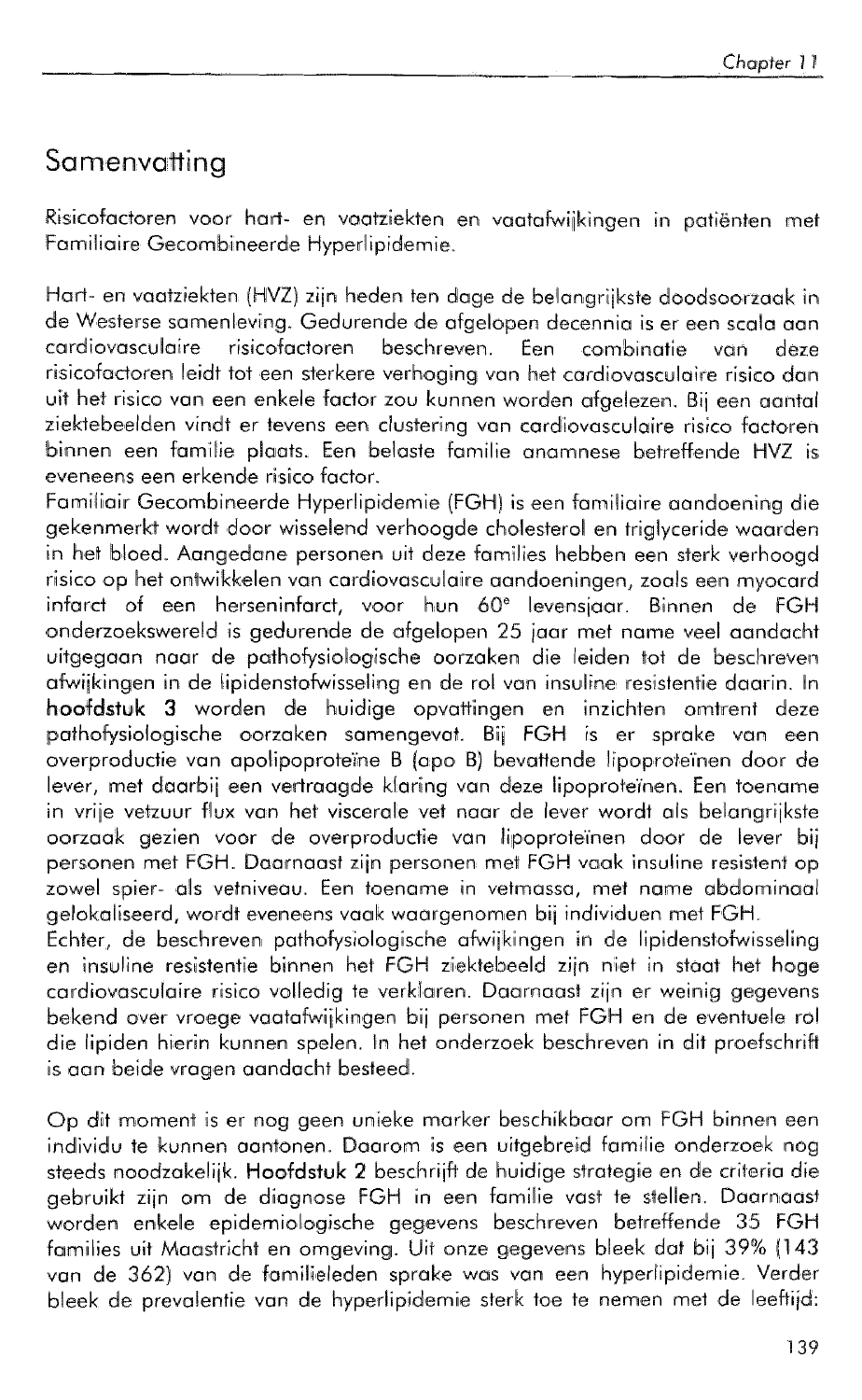van 15% (13 van de 86) bij familieleden onder de 30 jaar tot ruim 71% (25 van de 35) bij familieleden met een leeftijd tussen de 60 en 70 jaar (p<0.01 voor trend). De hyperlipidemie trad ongeveer 20 jaar eerder op in FGH familieleden vergeleken met onze controle populatie. Daarnaast werd er een significante clustering van cardiovasculaire risicofactoren (hyperlipidemie, hypertensie, obesitas en roken) gevonden bij familieleden met FGH. De hoge prevalentie van<br>HVZ bij familieleden met FGH onderstreepte noamaals het hoge HVZ bij familieleden met FGH onderstreepte nogmaals het hoge cardiovasculaire risico binnen deze pati6ntenpopulatie.

In de h~oofds+ukken **4 tot en met** 6 staan een aantal mogelijke cardiovasculaire risicafadoren beschreven die, indien afwijkend, zouden kunnen bildragen aan het hoge risico op HVZ binnen de FGH populatie. **Hoofdstuk 4** beschrijft het gezamenlijk voorkomen van hyperlipidemie en hypertensie in een FGH populatie. Eenderde van de 27 onderzochte FGH families voldeed naast de .<br>criteria voor FGH tevens aan de criteria voor de diaanose Familiaire Dyslipidemischa Hypertensie. Tevens werd de clustering van hypertensie en hyperlipidemie significant vaker waargenomen bij FGH familieleden dan in de controle populatie (27.2% vs. 14.2%, p<0.01). Zowel aangedane als niet-<br>aangedane vrouwelijke familieleden hadden een hogere systolische en aangedane vrouwelijke familieleden hadden een hogere systolische diastolische bloeddruk ten opzichte van vrouwelijke controle personen. Multipele lineaire regressie analyse bii vrouwen toonde aan dat de hoogte van de systolische bloeddruk met name afhankelijk was van leeftijd, aanwezigheid van hyperlipidemie and taille omtrek. Hieruit werd geconcludeerd dat visceraal vetweefsel een belangrijke bijdrage kan leveren aan de prevalentie van hyperlipidimie en hypertensie in FGH families. Nader onderzoek dient uit te wijzen of reductie in de viscerale vetmassa een mogelijke therapeutische interventie is ter behandeling van hyperlipidemie en hypertensie bii personen met FGH.

Een verlenging van het hartfrequentie gecorrigeerde QT-intewal (QTc) is geassocieerd met plotselinge hartdood, zowel in patiënten die al een myocard infarct hebben doorgemaakt als in de algemene bevolking. In **hoofdstuk** 5 werd daarom onderzocht of QTc eventueel verlengd was in een FGH populatie en zo mogelijk zou kunnen bijdragen aan het verhoogde cardiovasculaire risico binnen FGH. QTc werd automatisch gedetecteerd in een 12-afleidingen ECG bij 76 personen met FGH en 92 gezonde controle personen. FGH vrouwen hadden een significante verlenging van QTc vergeleken met controle vrouwen (verschil 7.8 msec, leeftijd-gecorrigeerde p<0.01). Er werd geen verschil tussen de mannelijke populaties gevonden.

Eerder onderzoek suggereerde dat QTc verlenging mogelijk onderdeeil zou ziin van het insuline resistentie syndroom. De significante positieve correlaties tussen QTc en iagTG, log insuline en HOMA (berekende waarde voor insuline resistentie] en de negatieve correlatie met HDL-cholesterol, die in ons onderzoek werden gevonden bij vrouwen, zijn in overeenstemming met bovenstaande suggestie. Multivariate regressie analyse toonde het verband tussen QTc verlenging en componenten van het insuline resistentie syndroom nogmaals aan.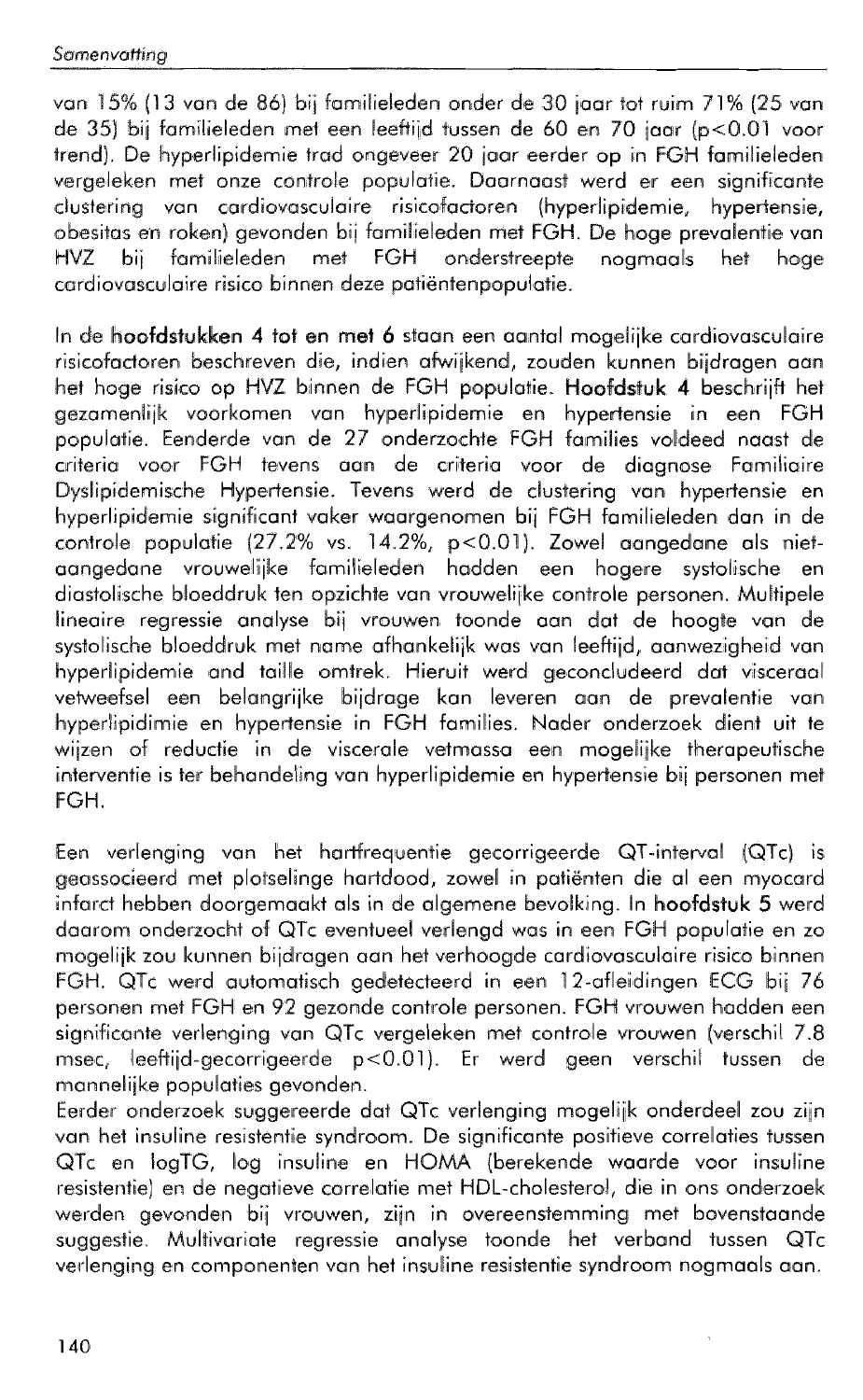Concluderend lieten FGH vrouwen een verlengd QTc interval zien, dat geassocieerd was met componenten van het insuline resistentie syndroom. Het blijft de vraag of deze QTc verlenging een gevolg is van de genetische gevoeligheid van vrouwen voor FGH of meer een adaptatie mechanisme voor insuline resistentie. QTc verlenging kan verder mogelijk bijdragen aan het verhoogde cardiovasculaire risico binnen personen met FGM, maar toekomstig follow-up onderzoek zal dit moeten bevestigen.

In de literatuur is de associatie tussen een versterkte stolling en/of onderdrukte fibrinolyse en het optreden van hart- en vaatziekten uitvoerig beschreven. Een versterkte stolling en/of onderdrukte fibrinolyse zou ook kunnen bijdragen aan het hoge cardiovasculaire risico bij personen met FGH. Diverse componenten<br>van het stollings- en fibrinolyse systeem werden onderzocht in 70 en fibrinolyse systeem werden onderzocht in 70 hyperlipidemische FGH personen en 57 gezonde controle personen **(hoofdstuk 6).** FGH personen hadden significant hogere plasma concentraties vain plasminogeen activator inhibitor 1 (PAI-1) en tissue type plasminogeen activator (t-pa) dan de controle populatie (PAI-1: 18 (3-38) vs. 10 (1-29) U/mL; p<0.001, en t-pa:  $10.8 \pm 3.8$  vs.  $7.5 \pm 3.9$  ng/mL; p<0.001). Tevens was de concentratie van de von Willebrand factor (vWf) significant toegenomen bij FGH personen ten opzichte van de controle onderzoeksgroep (110.0  $\pm$  35.4 % vs. 94.3  $\pm$  36.8 %, p<0.0§). Een aantal companenfen van het insuline resistentie syndroom [log TG, log insuline, glucose en apo B) verklaarde 50% van de variatie in PAI-1. Het procoagulante, anti-fibrinolytische karakter van het endotheel kan mogelijk bijdragen aan het hoge cardiovasculaire risico bii personen met FGW. Toekomstige studies zullen de precieze rol van PAI-1 en vWf in het cardiovasculaire risico bij personen met FGH ophelderen.

In **hoofdstuk 7** worden veranderingen in de capillaire dichtheid bij personen met<br>FGH en de potentiële rol van remnant-achtiae lipoproteïnen (RLP-C) FGH en de poferutiele rol van remnant-ochtige Iipoprote'ínen (RLP-C) concentraties beschreven. RLP-C bestaan uit chylomicron remnants, apo E verrijkte very low-density lipoprotein (B-VLDL) en intermediate density lipoprotein (IDL), allen pro-atherogene remnants. Capillaire dichtheden werden gemeten bij 23 (12 mannen) personen met FGH en 27 (14 mannen) gezonde controle personen. Door middel van capillaire microscopie werd het aantal capillairen proximaal van de nagelriem van de rechter ringvinger in beeld gebracht, voor en na 4 minuten van arteriële occlusie. Tijdens deze test werd eveneens de huiddoorbloeding gemeten met laser Doppler fluximetrie. Het aantal capillairen in FGH mannen was zowel in de basale (&C) als in de post-occlusieve {PQC) meting verminderd ten opzichte van controle mannen  $|BC: 113.7 \pm 15.1$  vs.  $132.0 \pm 18.0$ ; p=0.02, en POC:  $123.0 \pm 19.1$  vs.  $142.3 \pm 18.3$ ; p=0.03). In multivariate regressie analyse bleek logaritmisch getransformeerd RLP-C de enige significante onafhankelijke factor te zijn die bijdroeg aan POC. De conclusie was dat in FGH mannen een afname in structurele en functionele huidcapillairen werd waargenomen, die geassocieerd was met een toename van atherogene lipoproteïnen concentraties. Toekomstig onderzoek dient uit te wijzen of de afname van capillairen een rol speelt in de pathofysiologie van FGH of meer als een adaptatie aan de hyperlipidemie gezien moet worden.